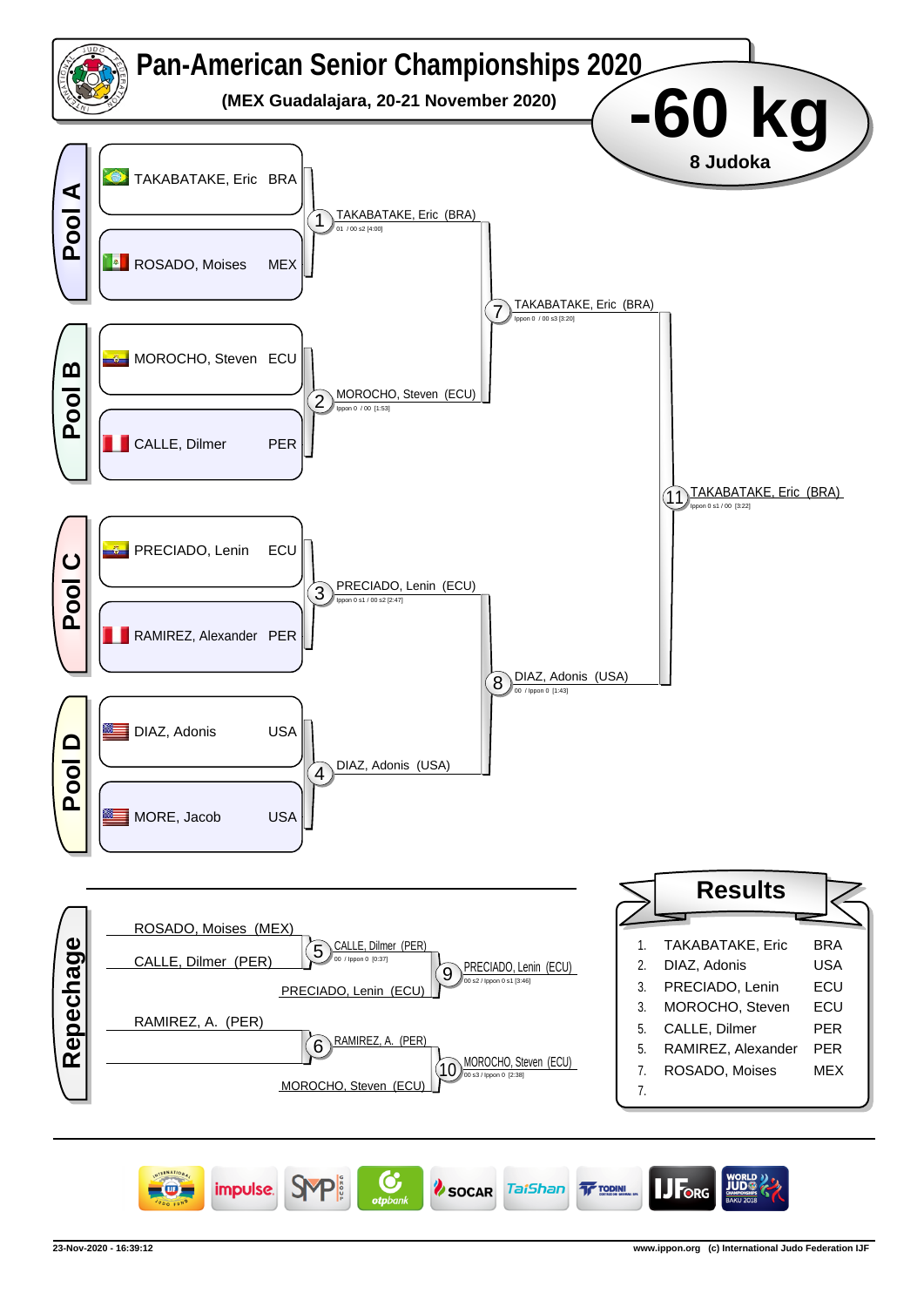

![](_page_1_Picture_1.jpeg)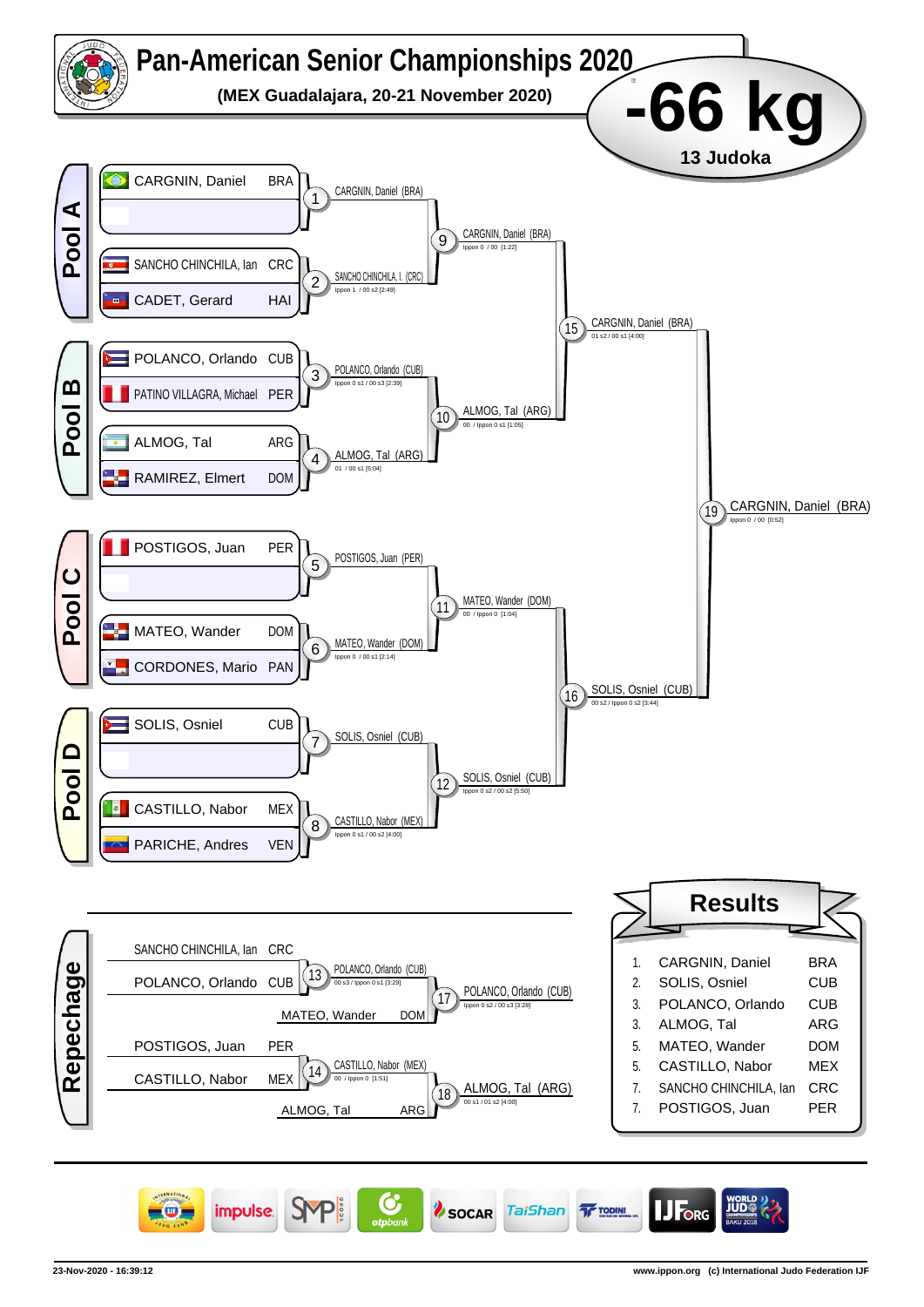![](_page_2_Figure_0.jpeg)

![](_page_2_Picture_1.jpeg)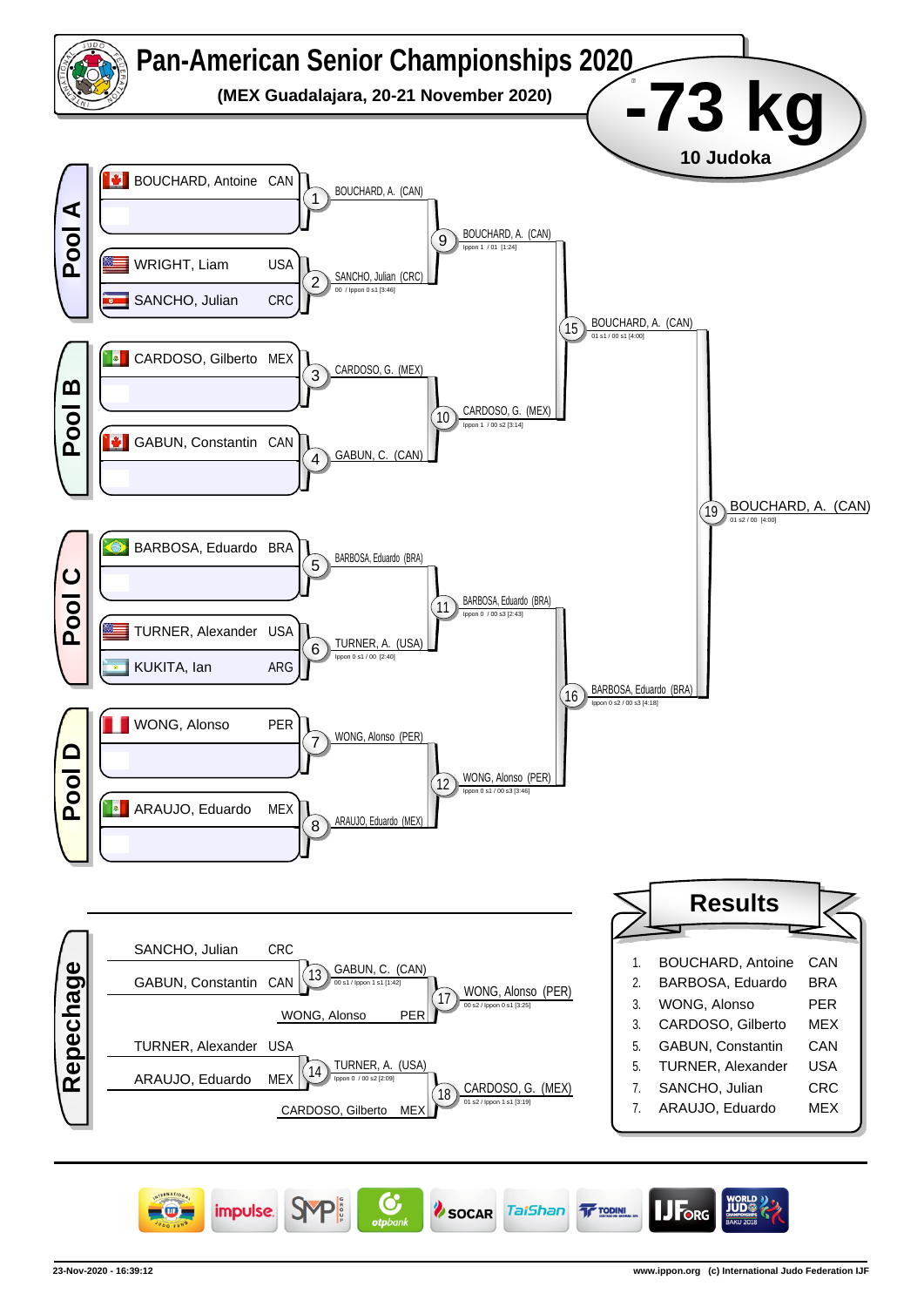![](_page_3_Figure_0.jpeg)

![](_page_3_Picture_1.jpeg)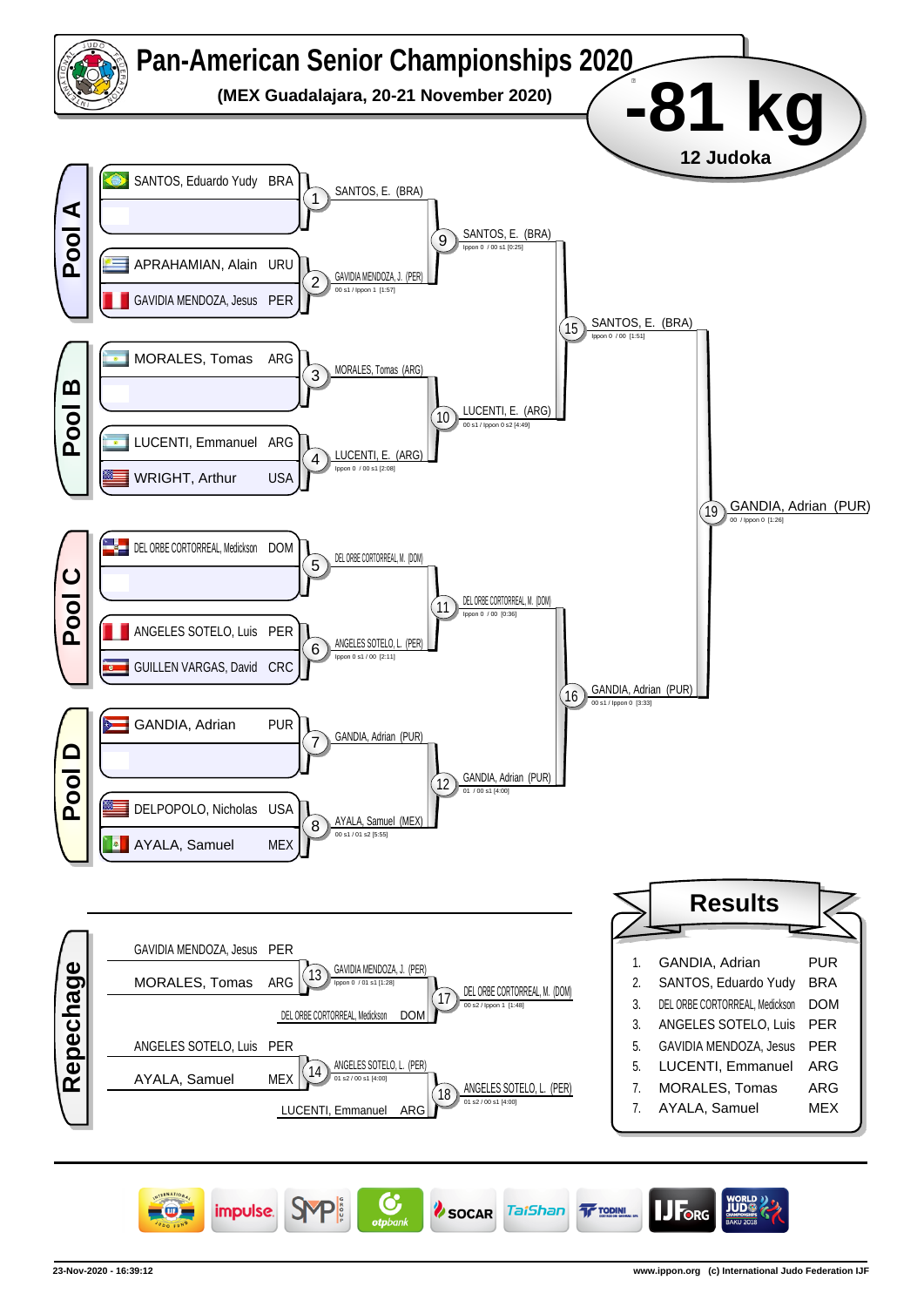![](_page_4_Figure_0.jpeg)

![](_page_4_Picture_1.jpeg)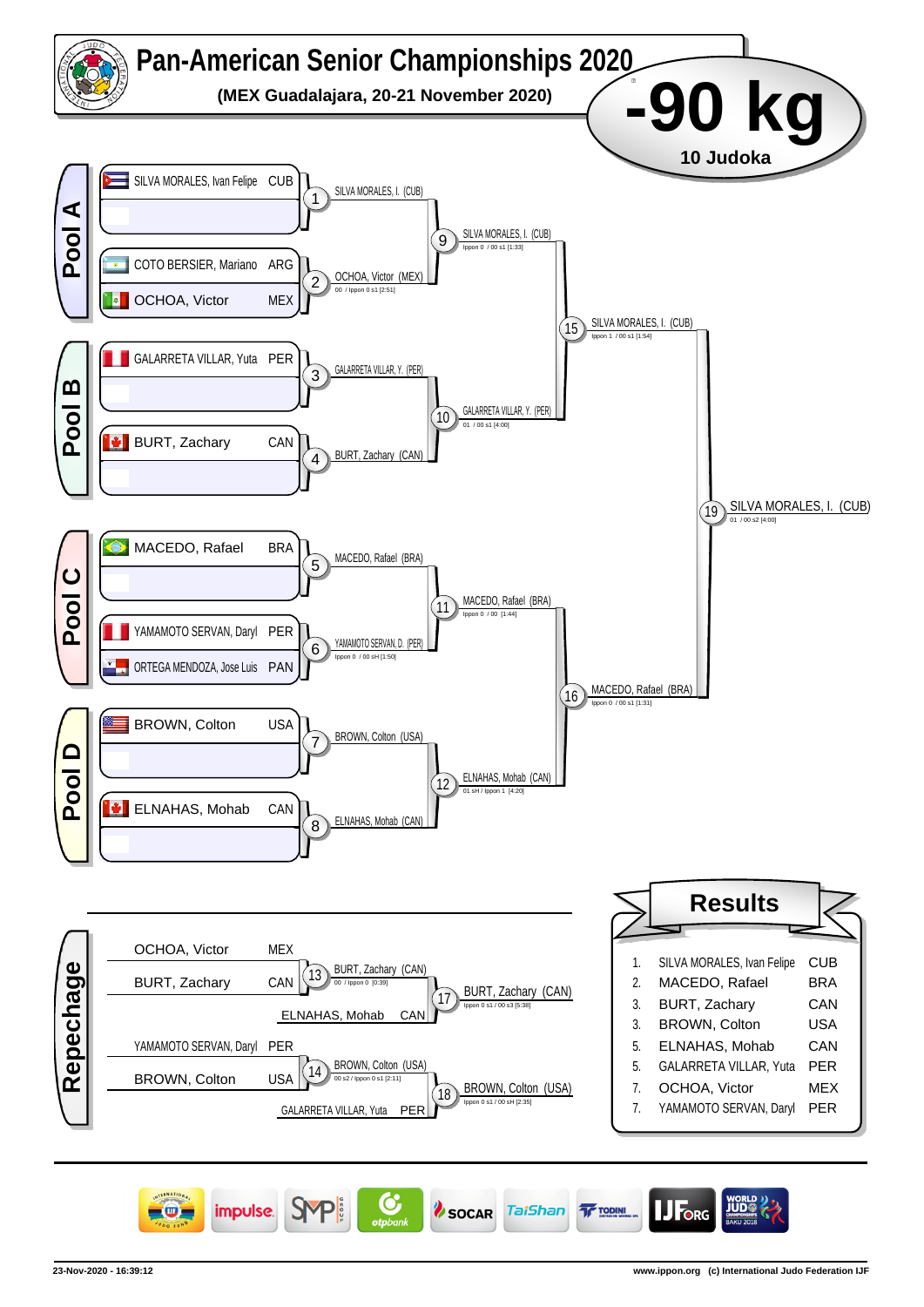![](_page_5_Figure_0.jpeg)

![](_page_5_Picture_1.jpeg)